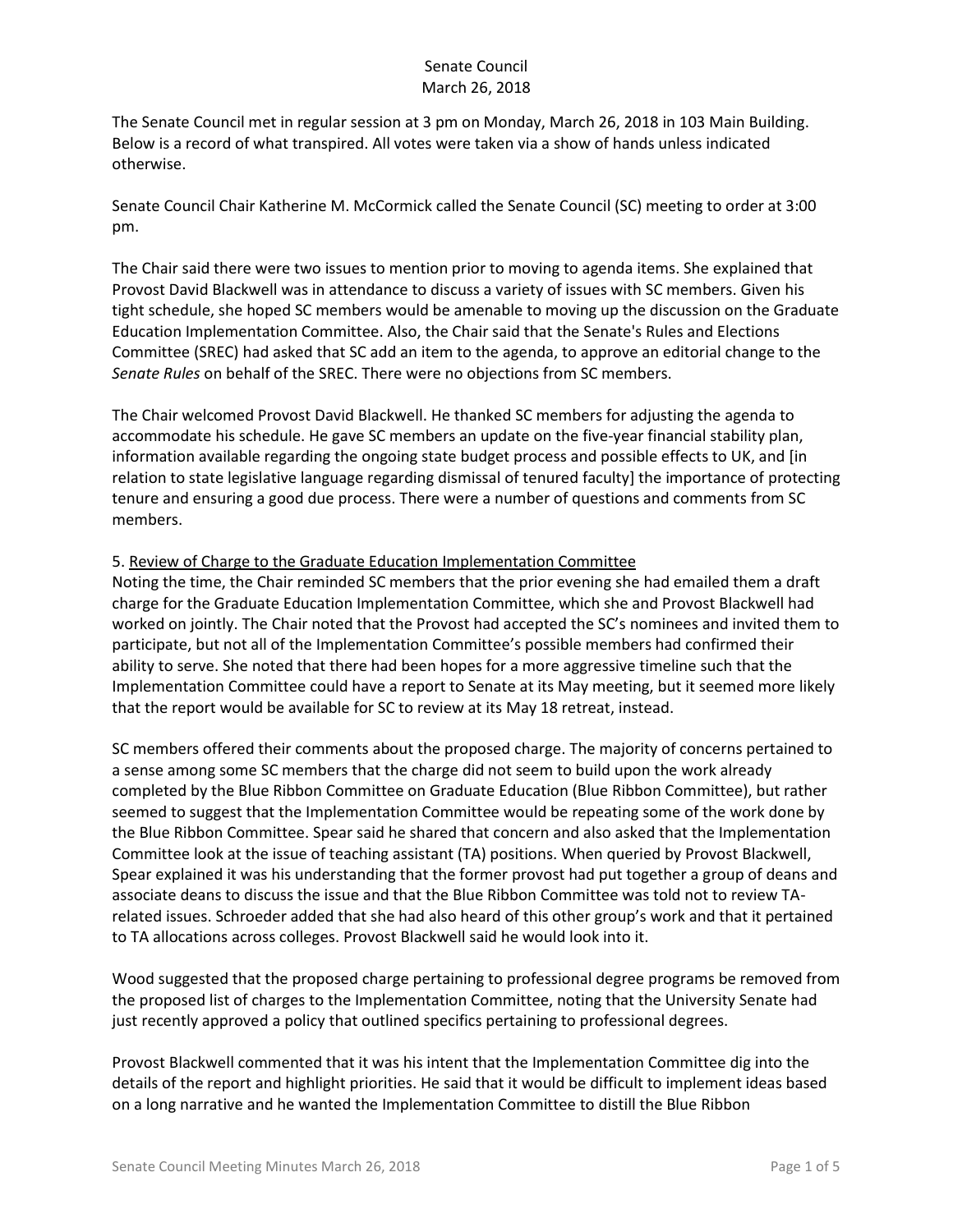Committee's report into more immediately actionable items for the short run. The Implementation Committee could align the Blue Ribbon Committee's recommendations with resource availability and pertinent, relevant aspects of UK's current Strategic Plan in order to suggest and inform next steps. Tagavi opined that because Provost Blackwell did not participate in drafting the charge to the Blue Ribbon Committee, the charge to the Implementation Committee might need to incorporate some issues heretofore unaddressed, but that Provost Blackwell saw as important.

As discussion continued, Provost Blackwell reiterated that he would like a deliverable from the Implementation Committee by May, which could be reviewed over the summer with work starting in the fall. He said that he would not be surprised if some graduate education-related conversations were had at the October retreat of the Board of Trustees. Provost Blackwell commented that he needed to leave for another meeting and thanked SC members for their comments and for reordering the agenda. The Chair confirmed for Wood that a revised charge would return to the SC for additional review.

#### 1. Minutes from March 5, 2018 and Announcements

The Chair reported that there were no edits to the minutes. There being **no objections**, the minutes from March 5 were **approved** as distributed by **unanimous consent**.

The Chair explained that given Ernie Bailey's departure on sabbatical, the Senate's Academic Organization and Structure Committee (SAOSC) needed a new chair. She asked Cross, a current SAOSC member to serve as chair and he was willing. Cross said he was aware that there were two proposals pending and Ms. Brothers added that they had not yet been received in the Senate Council office.

The Chair noted there had been a brief discussion about reviewing the John. H. Schnatter Institute for the Study of Free Enterprise. She noted that the review was scheduled to take place in September 2019, so there was time available to deal with that issue. The Chair announced that the Senate's Rules and Elections Committee (SREC) identified some issues with the rules for Honors College and their work was progressing.

The Chair thanked Schroeder and Cross for keeping the SC abreast of what has been happening in Frankfort and with the Coalition of Senate and Faculty Leadership (COSFL). The Chair added that President Eli Capilouto was scheduled to attend the April Senate meeting; the hope was that the state budget would be ironed out by then.

The Chair said that Joan Mazur (ED/Curriculum and Instruction), a member of the Senate's Rules and Elections Committee (SREC), was present on behalf of the committee chair. The SC could review the SREC's proposed editorial changes (mentioned at the beginning of the meeting) immediately following.

#### 2. Old Business

# a. Senate's Rules and Elections Committee (SREC) – Davy Jones, Chair

#### i. Proposed Change to *Senate Rules 1.2.3* ("Meetings")

Guest Joan Mazur (ED/Curriculum and Instruction, member of the Senate's Rules and Elections Committee (SREC)), explained the proposal. She said that the primary issue with the language suggested by the SC was that there were a variety of dates that might be considered the "first day of the fall semester." SC members engaged in a robust discussion regarding the proposed change. It was readily acknowledged that the SC will play an important role in ensuring that an effective date was included with any proposal regarding the *Senate Rules*. Ms. Brothers asked for and received confirmation that the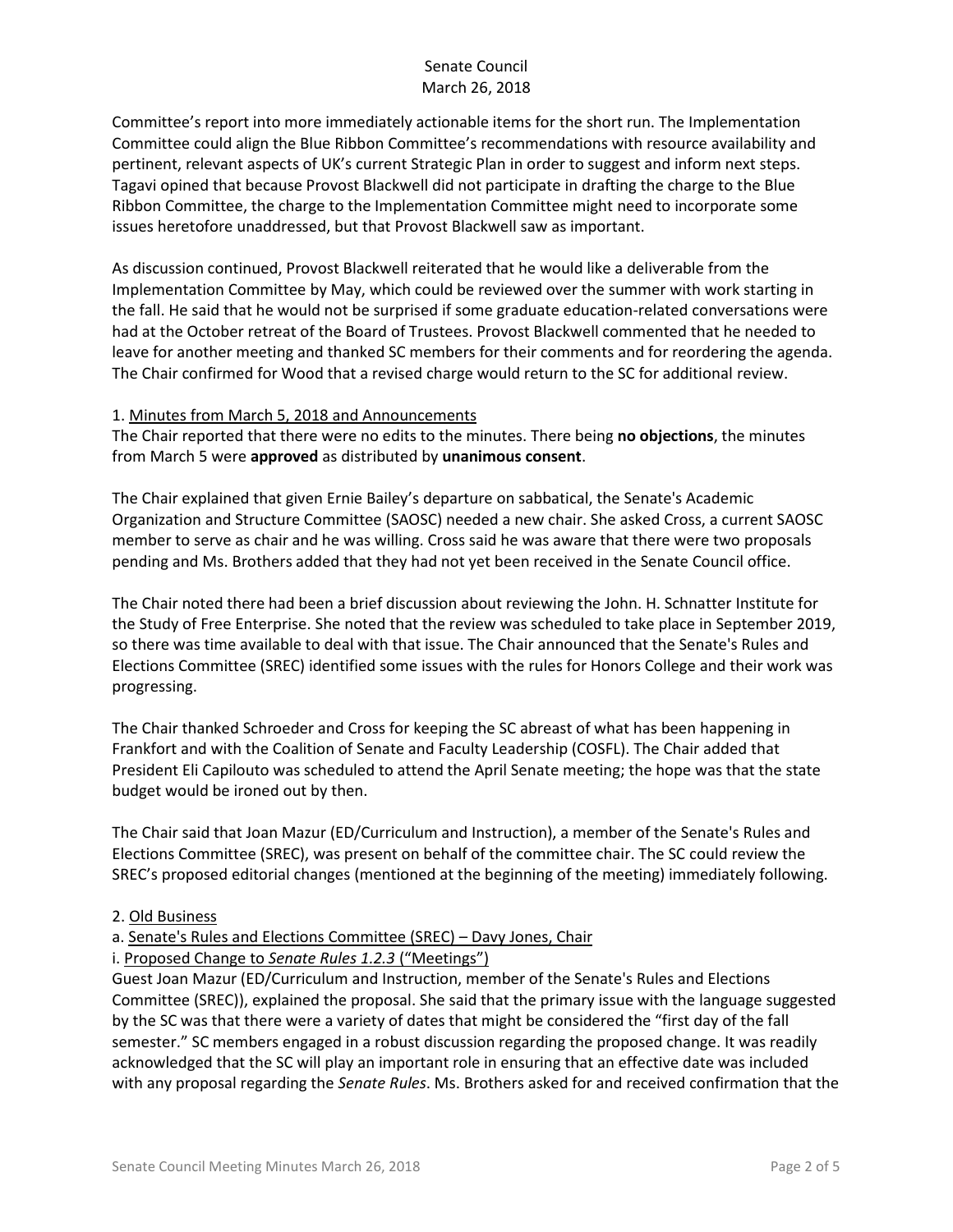proposed new rule would not change the standard practice of having program changes effective for the following fall semester.

There being no further discussion, a **vote** was taken on the **motion** from the SREC to approve the proposed changes to *Senate Rules 1.2.3* ("Meetings"). (Because the motion came from committee, no **second** was necessary.) The motion **passed** with none opposed. Grossman asked about the effective date for the proposal and those present agreed that it would be effective immediately upon Senate approval. Schroeder suggested that the file be slightly revised so that the effective date was added to the proposal, to set a good example and Mazur agreed to do so.

The Chair reminded SC members that there were no objections to the addition of an agenda item from the SREC; the Chair suggested that item be discussed, next.

*Proposed Changes to Senate Rules 3.4.2 ("Procedures Governing Creation, Consolidation, Transfer, Closure, or Significant Reduction of an Academic Program or Educational Unit") and Senate Rules 3.4.3 ("Procedures Governing Creation, Consolidation, Transfer, Discontinuation, or Significant Reduction of Other Educational Units (e.g. multidisciplinary research centers or institutes; interdisciplinary instructional programs)")*

The Chair explained that the changes involved a series of numbering changes and one clarification. Mazur explained the changes, noting that the revisions were made necessary out of concern that there might be a need to use the rule in the future.

The Chair said that unless anyone objected, Mazur would serve as acting chair for purposes of answering questions of fact only. There were no objections. There were a variety of questions from SC members. During discussion, Bird-Pollan noticed that there was a *Senate Rules* (*SR*) reference in Section 3.4.2.A.4 that was still an old reference and should be changed from "SR 3.3.2.1.A.5" to "SR 3.4.2.A.5." On behalf of the SREC, Mazur accepted that edit as a **friendly amendment**. Cross suggested that the second-to-last sentence in the Section 3.4.3 paragraph be reworded so that "Example" was made plural and the first instance of "programs" was removed. Mazur said she could accept that change as a **friendly amendment**, on behalf of the SREC. There was no further discussion.

The motion from the SREC was a request that the SC approve the changes to *Senate Rules 3.4.2* ("Procedures Governing Creation, Consolidation, Transfer, Closure, or Significant Reduction of an Academic Program or Educational Unit") and *Senate Rules 3.4.3* ("Procedures Governing Creation, Consolidation, Transfer, Discontinuation, or Significant Reduction of Other Educational Units (e.g. multidisciplinary research centers or institutes; interdisciplinary instructional programs)") on behalf of the SREC. Because the motion came from committee, no **second** was necessary. A **vote** was taken and the motion **passed** with none opposed. In response to a question from Ms. Brothers, it was stated that the SC's action on behalf of the SREC did not need to go to the Senate for final approval.

Given the number of guests present, the Chair suggested that those present introduce themselves.

b. Reaction to Recommendations from Blue Ribbon Committee on Graduate Education Schroeder **moved** to postpone discussion on the agenda item until the next SC meeting and Bird-Pollan **seconded**. There being no discussion, a **vote** was taken and the motion passed with none opposed.

3. Request for Rule Waiver for College of Education Student CP-73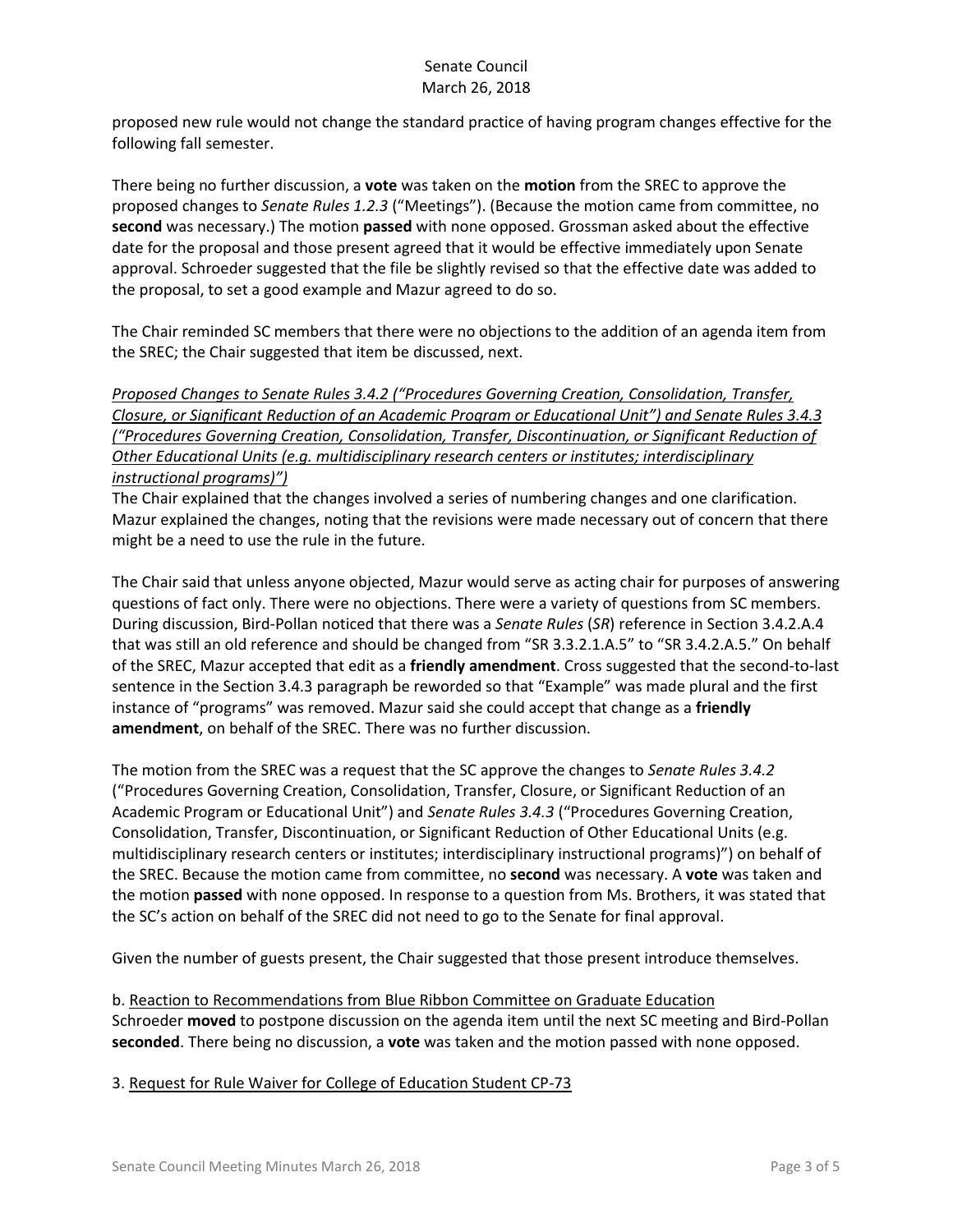Guest Donna Lee Brostek (ED/Early Childhood, Special Education, and Rehabilitation Counseling) explained her request for a rule waiver for student CP-73. Grossman **moved** to approve the rule waiver regarding enrollment as a condition for credit by special examination, as explained by Brostek, and Schroeder **seconded**. The Chair added that Registrar Kim Taylor had sent an email documenting her support of the rule waiver. SC members discussed the request. When there was no further discussion, a **vote** was taken and the motion **passed** with none opposed. Brostek thanked SC members for their support of the student.

The Chair said that unless anyone **objected**, Schroeder would serve as acting chair for purposes of answering questions of fact only. Tagavi **objected**. Cross **moved** that Schroeder be allowed to serve as acting chair for purposes of answering questions of fact only and Grossman **seconded**. A **vote** was taken and the motion **passed** with two opposed and one abstained. Tagavi asserted that the motion was not appropriate and the Chair ruled that the comment was out of order.

4. Committee Reports

a. Senate's Academic Programs Committee (SAPC) – Margaret Schroeder, Chair

#### i. Proposed New MAT in Secondary STEM Education

Schroeder, chair of the Senate's Academic Programs Committee (SAPC), explained that the proposal came from her department so she asked another SAPC member, Kristen Mark (ED/Kinesiology and Health Promotion) to present the report on Schroeder's behalf. Guest Mark explained the proposal. There was lengthy discussion that included guests who attended to speak for and against the proposal: Brett Criswell (ED/STEM Education, proposer), Jared Stallones (ED/Curriculum and Instruction, department chair), and Jennifer Wilhelm (ED/STEM Education, department chair). Another guest who participated was Annie Davis Weber, assistant provost for strategic planning and institutional effectiveness.

It became clear during the lengthy discussion that there were a handful of outstanding issues from within the College of Education that had not been resolved between the departments of STEM Education and Curriculum and Instruction, many of which focused on the CIP of the proposed new degree. Cross **moved** to stop debate and Grossman **seconded**. Cross explained that a vote to stop debate takes precedence and required a two-thirds vote in favor to pass. A **vote** was taken and the motion **failed** with four in favor and four opposed. There were a few additional comments.

Grossman **moved** to table discussion on the proposal until the next SC meeting, with the hopes that the two departments could develop language or an agreement that would address issues to everyone's mutual satisfaction. Cross **seconded**. A **vote** was taken and the motion **passed** with two opposed.

Bird-Pollan asked if the workgroup could be composed prior to adjournment and there were no objections.

#### 8. Naming of Outstanding Senator Award Workgroup

The Chair asked if anyone was willing to volunteer to serve on the Outstanding Senator Award workgroup, along with Bird-Pollan. Schroeder and Wood agreed to serve.

Wood **moved** to adjourn and Brion **seconded**. Those present indicated support for the motion by departing.

Respectfully submitted by Katherine M. McCormick,